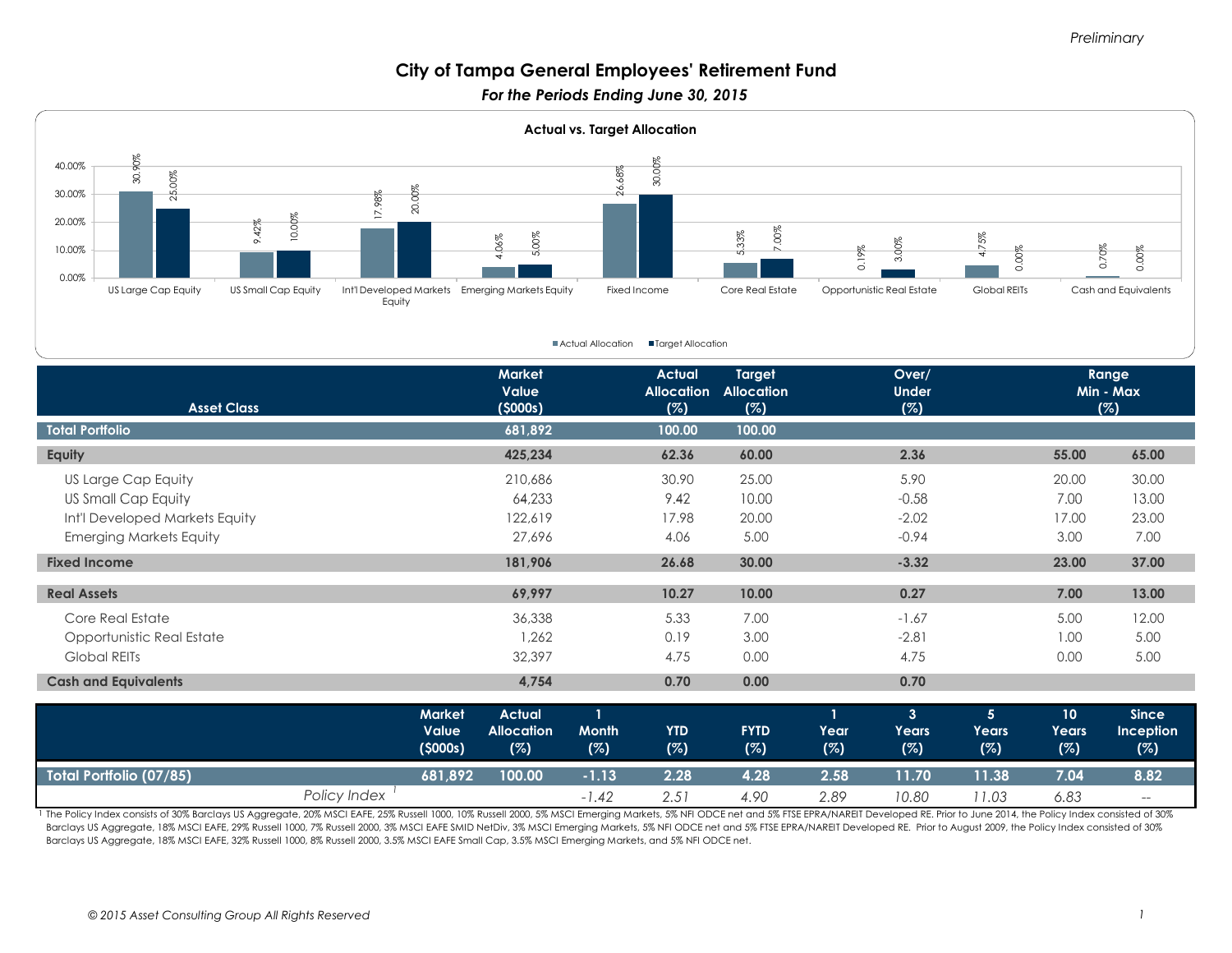#### **City of Tampa General Employees' Retirement Fund**  *For the Periods Ending June 30, 2015*

|                                                                  | <b>Market</b><br><b>Value</b><br>(5000s) | <b>Actual</b><br><b>Allocation</b><br>(%) | <b>Month</b><br>(%) | <b>YTD</b><br>(%)  | <b>FYTD</b><br>(%) | $\mathbf{1}$<br>Year<br>(%) | $\mathbf{3}$<br>Years<br>(%) | 5 <sup>1</sup><br>Years<br>(%) | 10 <sup>°</sup><br>Years<br>(%) | <b>Since</b><br><b>Inception</b><br>(%) |
|------------------------------------------------------------------|------------------------------------------|-------------------------------------------|---------------------|--------------------|--------------------|-----------------------------|------------------------------|--------------------------------|---------------------------------|-----------------------------------------|
| Total Portfolio (07/85)                                          | 681,892                                  | 100.00                                    | $-1.13$             | 2.28               | 4.28               | 2.58                        | 11.70                        | 11.38                          | 7.04                            | 8.82                                    |
| Policy Index                                                     |                                          |                                           | $-1.42$             | 2.51               | 4.90               | 2.89                        | 10.80                        | 11.03                          | 6.83                            |                                         |
| US Large Cap Equity (04/02)<br>S&P 500                           | 210,686                                  | 30.90                                     | $-0.53$<br>$-1.94$  | 3.75<br>1.23       | 7.49<br>6.22       | 9.32<br>7.42                | 20.39<br>17.31               | 18.56<br>17.34                 | 9.06<br>7.89                    | 8.10<br>6.66                            |
| US Small Cap Equity (01/99)<br>Russell 2000                      | 64,233                                   | 9.42                                      | 0.27<br>0.75        | 3.62<br>4.75       | 11.58<br>14.94     | 3.81<br>6.49                | 18.87<br>17.81               | 18.29<br>17.08                 | 8.95<br>8.40                    | 11.60<br>8.24                           |
| Non US Equity (03/03)<br>International Equity Index <sup>2</sup> | 150,315                                  | 22.04                                     | $-2.85$<br>$-2.75$  | 4.26<br>5.35       | 1.49<br>1.45       | $-4.99$<br>$-3.94$          | 10.35<br>11.59               | 8.88<br>9.43                   | 6.18<br>6.10                    | 9.62<br>10.33                           |
| Fixed Income (10/84)<br><b>Barclays US Aggregate</b>             | 181,906                                  | 26.68                                     | $-1.21$<br>$-1.09$  | $-1.17$<br>$-0.10$ | $-0.25$<br>1.69    | $-0.67$<br>1.86             | 2.09<br>1.83                 | 3.78<br>3.35                   | 4.77<br>4.44                    | 6.96<br>7.51                            |
| Real Assets (07/02)<br>Real Assets Composite Index <sup>3</sup>  | 69,997                                   | 10.27                                     | $-0.37$<br>$-0.15$  | 1.96<br>2.04       | 7.45<br>7.73       | 7.02<br>7.01                | 10.50<br>11.00               | 12.28<br>13.24                 | 6.95<br>6.84                    | 8.33                                    |
| Cash and Equivalents (06/93)<br>US T-Bills 90 Day                | 4,754                                    | 0.70                                      | 0.03<br>0.00        | 0.27<br>0.01       | 0.29<br>0.01       | 0.35<br>0.02                | 0.21<br>0.06                 | 0.21<br>0.08                   | 1.61<br>1.43                    | 3.13<br>2.84                            |

2 The Non U.S. Equity Policy Index consists of 80% MSCI EAFE and 20% MSCI Emerging Markets Index. Prior to June 2014, the Non U.S. Equity Policy Index consisted of 75% MSCI EAFE, 12.5% MSCI EAFE SMID NetDiv, and 12.5% MSCI Index.

3 The Real Estate Composite Index consists of 50% NFI ODCE net and 50% FTSE EPRA/NAREIT Developed RE Index.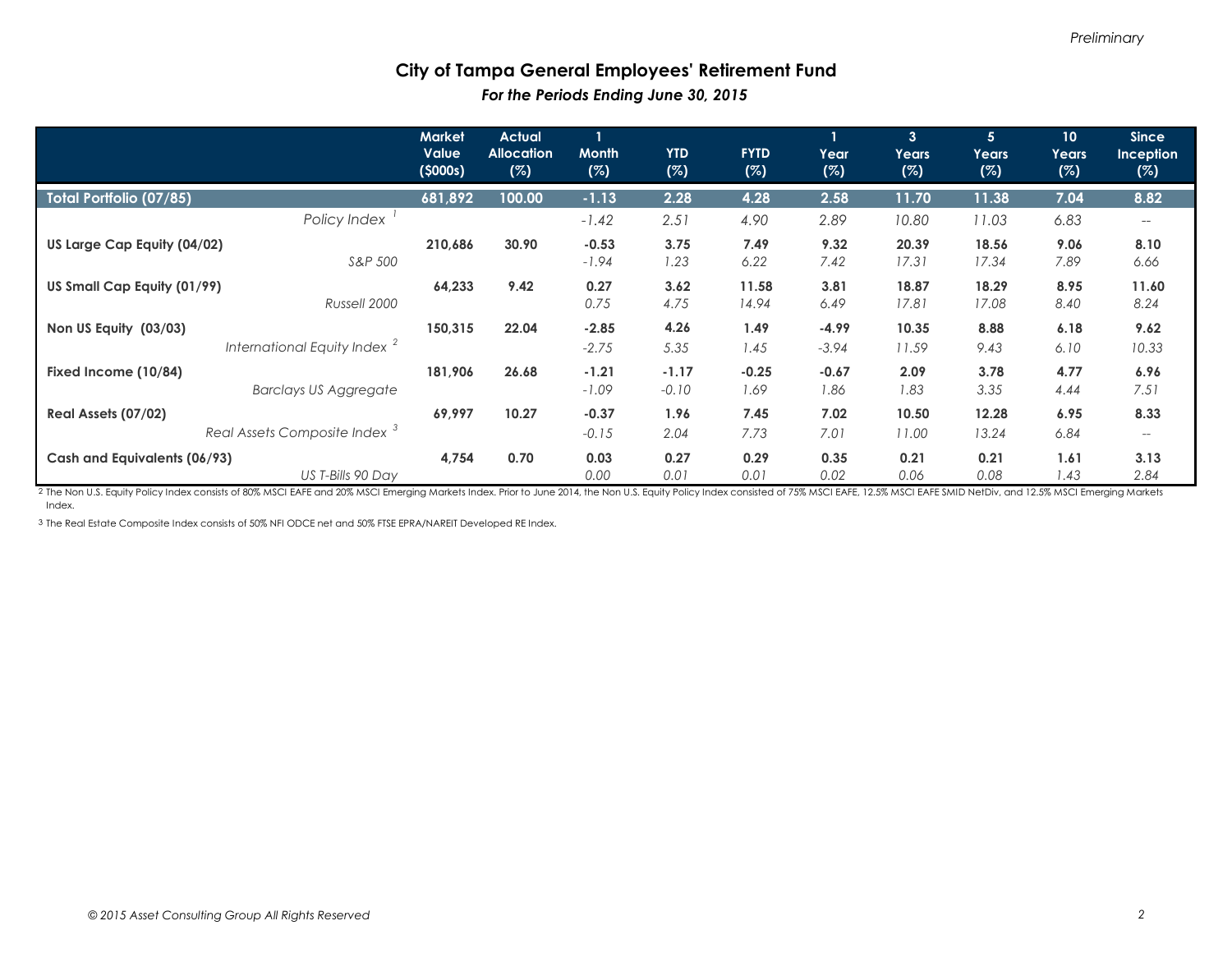### **City of Tampa General Employees' Retirement Fund**  *For the Periods Ending June 30, 2015*

|                                              | <b>Market</b><br>Value<br>(5000s) | <b>Actual</b><br><b>Allocation</b><br>(%) | $\mathbf{1}$<br><b>Month</b><br>(%) | <b>YTD</b><br>(%) | <b>FYTD</b><br>(%) | Year<br>(%) | $\overline{3}$<br>Years<br>(%) | 5 <sup>1</sup><br>Years<br>(%) | 10 <sup>°</sup><br>Years<br>(%) | <b>Since</b><br>Inception<br>(%) |
|----------------------------------------------|-----------------------------------|-------------------------------------------|-------------------------------------|-------------------|--------------------|-------------|--------------------------------|--------------------------------|---------------------------------|----------------------------------|
| US Large Cap Equity (04/02)                  | 210,686                           | 30.90                                     | $-0.53$                             | 3.75              | 7.49               | 9.32        | 20.39                          | 18.56                          | 9.06                            | 8.10                             |
| S&P 500                                      |                                   |                                           | $-1.94$                             | 1.23              | 6.22               | 7.42        | 17.31                          | 17.34                          | 7.89                            | 6.66                             |
| Waddell & Reed Investment Management (12/04) | 107,660                           | 15.79                                     | 0.04                                | 5.48              | 10.37              | 12.89       | 19.99                          | 18.92                          | 10.25                           | 10.14                            |
| Russell 1000 Growth                          |                                   |                                           | $-1.76$                             | 3.96              | 8.94               | 10.56       | 17.99                          | 18.59                          | 9.10                            | 8.80                             |
| Dodge & Cox Incorporated (04/02)             | 103,026                           | 15.11                                     | $-1.22$                             | 1.43              | 4.03               | 5.13        | 20.39                          | 17.92                          | 7.64                            | 8.41                             |
| Russell 1000 Value                           |                                   |                                           | $-2.00$                             | $-0.61$           | 4.34               | 4.13        | 17.34                          | 16.50                          | 7.05                            | 7.07                             |
| US Small Cap Equity (01/99)                  | 64,233                            | 9.42                                      | 0.27                                | 3.62              | 11.58              | 3.81        | 18.87                          | 18.29                          | 8.95                            | 11.60                            |
| Russell 2000                                 |                                   |                                           | 0.75                                | 4.75              | 14.94              | 6.49        | 17.81                          | 17.08                          | 8.40                            | 8.24                             |
| ClariVest Asset Management (07/07)           | 15,980                            | 2.34                                      | 1.20                                | 10.38             | 19.75              | 15.40       | 23.44                          | 21.24                          | $\overline{\phantom{m}}$        | 6.77                             |
| Russell 2000 Growth                          |                                   |                                           | 1.34                                | 8.74              | 19.68              | 12.34       | 20.11                          | 19.33                          | 9.86                            | 8.44                             |
| GW Capital (03/12)                           | 21,561                            | 3.16                                      | $-1.25$                             | $-2.37$           | 2.10               | $-8.68$     | 13.16                          | $\hspace{0.05cm} -$            | $- -$                           | 11.30                            |
| Russell 2000 Value                           |                                   |                                           | 0.13                                | 0.76              | 10.23              | 0.78        | 15.50                          | 14.81                          | 6.87                            | 13.85                            |
| WTC SC 2000 (01/99)                          | 26,692                            | 3.91                                      | 0.97                                | 4.97              | 15.54              | 9.32        | 21.35                          | 20.84                          | 11.54                           | 11.94                            |
| Russell 2000                                 |                                   |                                           | 0.75                                | 4.75              | 14.94              | 6.49        | 17.81                          | 17.08                          | 8.40                            | 8.24                             |
| Non U.S. Equity (03/03)                      | 150,315                           | 22.04                                     | $-2.85$                             | 4.26              | 1.49               | $-4.99$     | 10.35                          | 8.88                           | 6.18                            | 9.62                             |
| International Equity Index <sup>2</sup>      |                                   |                                           | $-2.75$                             | 5.35              | 1.45               | $-3.94$     | 11.59                          | 9.43                           | 6.10                            | 10.33                            |
| <b>Int'l Developed Markets Equity</b>        |                                   |                                           |                                     |                   |                    |             |                                |                                |                                 |                                  |
| Mercator International Fund (04/03)          | 56,899                            | 8.34                                      | $-2.53$                             | 4.35              | 0.55               | $-7.51$     | 11.95                          | 7.84                           | 5.37                            | 9.66                             |
| Fisher Investments (07/03)                   | 65,720                            | 9.64                                      | $-3.28$                             | 5.56              | 4.91               | $-1.60$     | 12.57                          | 11.14                          | 6.88                            | 9.10                             |
| <b>MSCI EAFE (07/03)</b>                     |                                   |                                           | $-2.80$                             | 5.88              | 2.14               | $-3.82$     | 12.45                          | 10.03                          | 5.60                            | 8.34                             |
| MSCI EAFE Value (04/03)                      |                                   |                                           | $-3.05$                             | 4.50              | $-0.53$            | $-6.64$     | 12.37                          | 9.53                           | 4.96                            | 10.02                            |
| MSCI EAFE Growth (07/03)                     |                                   |                                           | $-2.56$                             | 7.23              | 4.82               | $-0.97$     | 12.50                          | 10.47                          | 6.17                            | 8.21                             |
| <b>Emerging Markets Equity</b>               |                                   |                                           |                                     |                   |                    |             |                                |                                |                                 |                                  |
| Aberdeen Asset Management (06/08)            | 27,696                            | 4.06                                      | $-2.45$                             | 1.15              | $-4.17$            | $-7.50$     | 2.71                           | 6.32                           | $\overline{\phantom{a}}$        | 4.97                             |
| <b>MSCI Emerging Markets</b>                 |                                   |                                           | $-2.52$                             | 3.12              | $-1.46$            | $-4.77$     | 4.08                           | 4.03                           | 8.46                            | $-0.32$                          |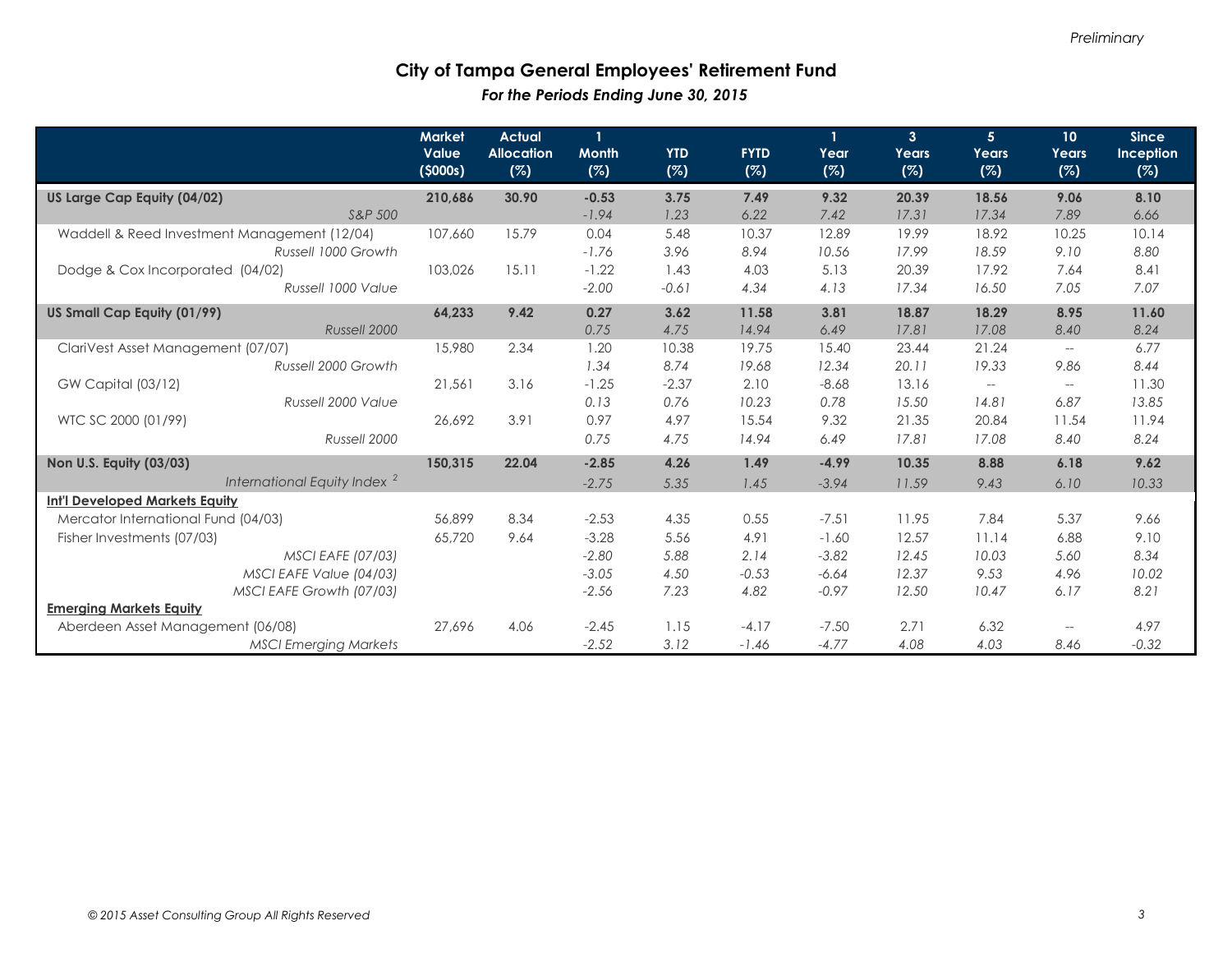### **City of Tampa General Employees' Retirement Fund**  *For the Periods Ending June 30, 2015*

|                                          | <b>Market</b><br><b>Value</b><br>(5000s) | <b>Actual</b><br><b>Allocation</b><br>(%) | $\mathbf{1}$<br><b>Month</b><br>(%) | <b>YTD</b><br>(%) | <b>FYTD</b><br>(%) | Year<br>(%)              | $\overline{3}$<br>Years<br>(%) | 5 <sup>1</sup><br><b>Years</b><br>(%) | 10<br>Years<br>(%)       | <b>Since</b><br>Inception<br>(%) |
|------------------------------------------|------------------------------------------|-------------------------------------------|-------------------------------------|-------------------|--------------------|--------------------------|--------------------------------|---------------------------------------|--------------------------|----------------------------------|
| Fixed Income (10/84)                     | 181,906                                  | 26.68                                     | $-1.21$                             | $-1.17$           | $-0.25$            | $-0.67$                  | 2.09                           | 3.78                                  | 4.77                     | 6.96                             |
| <b>Barclays US Aggregate</b>             |                                          |                                           | $-1.09$                             | $-0.10$           | 1.69               | 1.86                     | 1.83                           | 3.35                                  | 4.44                     | 7.51                             |
| Taplin, Canida & Habacht (03/97)         | 65,668                                   | 9.63                                      | $-1.23$                             | $-0.30$           | 0.90               | 0.80                     | 2.67                           | 4.28                                  | 5.00                     | 5.98                             |
| <b>Barclays US Aggregate</b>             |                                          |                                           | $-1.09$                             | $-0.10$           | 1.69               | 1.86                     | 1.83                           | 3.35                                  | 4.44                     | 5.56                             |
| State Street Global Advisors (06/03)     | 57,055                                   | 8.37                                      | $-1.09$                             | $-0.08$           | 1.72               | 1.90                     | 1.86                           | 3.37                                  | 4.55                     | 4.32                             |
| <b>Barclays US Aggregate</b>             |                                          |                                           | $-1.09$                             | $-0.10$           | 1.69               | 1.86                     | 1.83                           | 3.35                                  | 4.44                     | 4.24                             |
| Brandywine (02/12)                       | 59,183                                   | 8.68                                      | $-1.32$                             | $-3.13$           | $-3.28$            | $-4.72$                  | 1.93                           | $\overline{\phantom{a}}$              | $\hspace{0.05cm} \ldots$ | 2.17                             |
| Citigroup World Govt Bond                |                                          |                                           | $-0.28$                             | $-4.02$           | $-5.45$            | $-9.02$                  | $-2.45$                        | 1.05                                  | 3.08                     | $-2.45$                          |
| Real Assets (07/02)                      | 69,997                                   | 10.27                                     | $-0.37$                             | 1.96              | 7.45               | 7.02                     | 10.50                          | 12.28                                 | 6.95                     | 8.33                             |
| Real Assets Composite Index <sup>3</sup> |                                          |                                           | $-0.15$                             | 2.04              | 7.73               | 7.01                     | 11.00                          | 13.24                                 | 6.84                     | $--$                             |
| <b>Core Real Estate</b>                  |                                          |                                           |                                     |                   |                    |                          |                                |                                       |                          |                                  |
| UBS Global Asset Management (09/00)      | 36,338                                   | 5.33                                      | $\overline{\phantom{m}}$            | 6.00              | 9.21               | 12.69                    | 10.97                          | 12.19                                 | 7.04                     | 8.48                             |
| NFI ODCE Net                             |                                          |                                           | --                                  | 6.84              | 10.07              | 13.37                    | 12.06                          | 13.33                                 | 5.86                     | 7.03                             |
| <b>Opportunistic Real Estate</b>         |                                          |                                           |                                     |                   |                    |                          |                                |                                       |                          |                                  |
| Private Real Estate (06/04)              | 1,262                                    | 0.19                                      | 6.46                                | 26.77             | 34.95              | 47.41                    | 25.75                          | 20.49                                 | 0.35                     | 1.83                             |
| <b>Global REITs</b>                      |                                          |                                           |                                     |                   |                    |                          |                                |                                       |                          |                                  |
| CBRE Clarion (07/09)                     | 32,397                                   | 4.75                                      | $-4.17$                             | $-3.37$           | 4.23               | $-0.60$                  | 9.01                           | 11.89                                 | $\hspace{0.05cm} \ldots$ | 13.74                            |
| FTSE EPRA/NAREIT Dev RE                  |                                          |                                           | $-3.88$                             | $-2.78$           | 5.07               | 0.41                     | 9.49                           | 12.37                                 | 6.19                     | 14.39                            |
| Cash and Equivalents (06/93)             | 4,754                                    | 0.70                                      | 0.03                                | 0.27              | 0.29               | 0.35                     | 0.21                           | 0.21                                  | 1.61                     | 3.13                             |
| <b>Private Real Estate Residual Cash</b> | $\bf{0}$                                 | 0.00                                      | $\qquad \qquad -$                   | $\qquad \qquad -$ | $\qquad \qquad -$  | $\overline{\phantom{a}}$ |                                | $- -$                                 | $- -$                    | $\qquad \qquad -$                |

Dates reflect the first full month of performance.